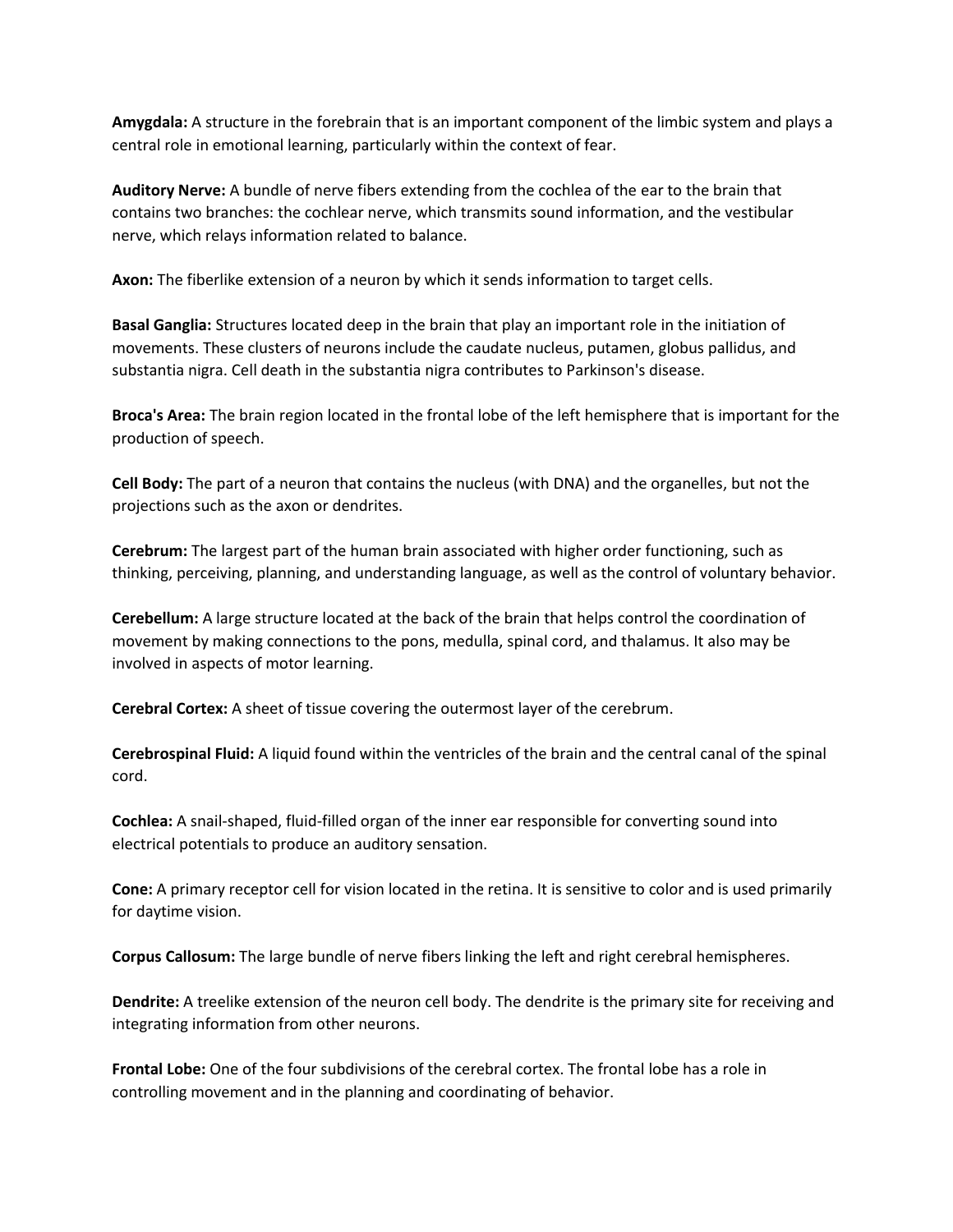**Hair Cells:** Sensory receptors in the cochlea that convert mechanical vibrations to electrical signals; they in turn excite the 30,000 fibers of the auditory nerve that carry the signals to the brainstem.

**Hippocampus:** A seahorse-shaped structure located within the brain and considered an important part of the limbic system. One of the most studied areas of the brain, it is involved in learning, memory, and emotion.

**Hypothalamus:** A complex brain structure composed of many nuclei with various functions, including regulating the activities of internal organs, monitoring information from the autonomic nervous system, controlling the pituitary gland, and regulating sleep and appetite.

**Ions:** Electrically charged atoms or molecules.

**Mitochondria:** Small cylindrical organelles inside cells that provide energy for the cell by converting sugar and oxygen into special energy molecules, called adenosine triphosphate (ATP).

**Motor Neuron:** A neuron that carries information from the central nervous system to muscle.

**Myelin Sheath:** Compact fatty material that surrounds and insulates the axons of some neurons and accelerates the transmission of electrical signals.

**Nerve Terminal:** The tip of the axon where neurotransmitters are released.

**Neuron:** A nerve cell specialized for the transmission of information and characterized by long, fibrous projections called axons and shorter, branchlike projections called dendrites.

**Neurotransmitter:** A chemical released by neurons at a synapse for the purpose of relaying information to other neurons via receptors.

**Nociceptors:** Nerve endings that signal the sensation of pain.

**Occipital Lobe:** One of the four subdivisions of the cerebral cortex. The occipital lobe plays a role in processing visual information.

**Olfactory Bulb:** A round, knoblike structure of the brain responsible for processing the sense of smell. Specialized olfactory receptor cells are located in a small patch of mucous membrane lining the roof of the nose. Axons of these sensory cells pass through perforations in the overlying bone and enter two elongated olfactory bulbs lying on top of the bone.

**Parietal Lobe:** One of the four subdivisions of the cerebral cortex. The parietal lobe plays a role in sensory processes, attention, and language.

**Photoreceptor:** A nerve ending, cell, or group of cells specialized to sense or receive light.